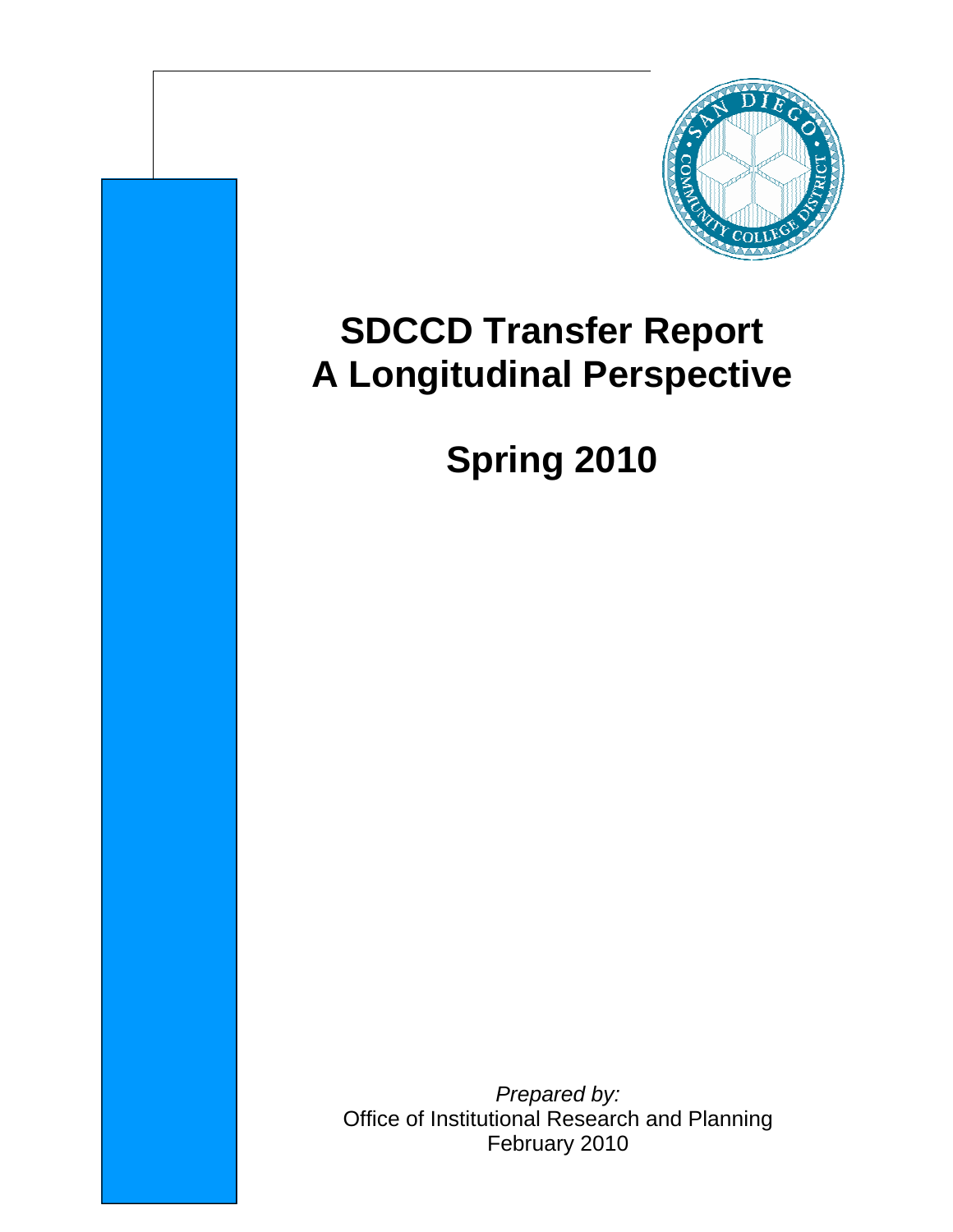# **Introduction**

One of the core missions of the community college system is to transfer students to a 4-year institution. Colleges place a great deal of emphasis on transfer and on creating clear transfer pathways for students. Instructional programs and course offerings are designed to make transfer possible. Support services are geared at preparing students for transfer and upperdivision level studies. The San Diego Community College District continues to track the progress and performance of this outcome, particularly as budgets shrink and the 4-year institutions narrow their pipeline.

This report provides a longitudinal perspective of student transfer patterns from two different perspectives: volume and rate. Transfer rate is often used to track a cohort of students with similar qualities that might characterize a particular behavior (e.g., intent to transfer) over a specified period of time. Transfer volume is often used to examine the sheer count of transfer students. Like transfer rate, transfer volume can include specific characteristics to narrow the population under study, however, unlike transfer rate, volume does not involve tracking of a cohort of students. Transfer rate provides information that is time-restricted which could be very useful for informing decisions regarding curriculum, course offerings and scheduling. Transfer volume on the other hand, identifies the overall number of transfers which may be valuable information when used in tandem with enrollment trends to determine whether or not there are equitable support services among segments in the population. With both volume and rate, those students who are transfer-prepared (e.g., completed GED requirements and transfer level course requirements), but either don't transfer or transfer outside of a specified tracking window are not counted. Much of the good work that colleges do in the area of transfer effects those transfer-prepared students who are not reported on in this report but can be found in some statewide reports (i.e., ARCC)

This report includes overall transfer volume and rate for all colleges in the district, as well as by each individual college (City, Mesa, and Miramar College). Gender and ethnicity information is also included as part of the necessary equity lens for viewing data and information of this type. The results in this report suggest that when considering transfer volume and rate information together, the typical understanding of what constitutes a transfer student can be challenging. Many people understand "transfer" to be a typical outcome measure of community colleges and student success, which may assume a student having completed two years of credit toward a bachelor's degree. However, as data from this report and other statewide reports suggest, the term "transfer" can have multiple meanings depending on the parameters selected and identified as representing transfer pathways. Consequently, transfer pathways are a very important consideration when analyzing and using these data as a valid indicator of community college student success. Furthermore, curriculum, support services, outreach and other interventions should all be considered influencers of student transfer outcomes.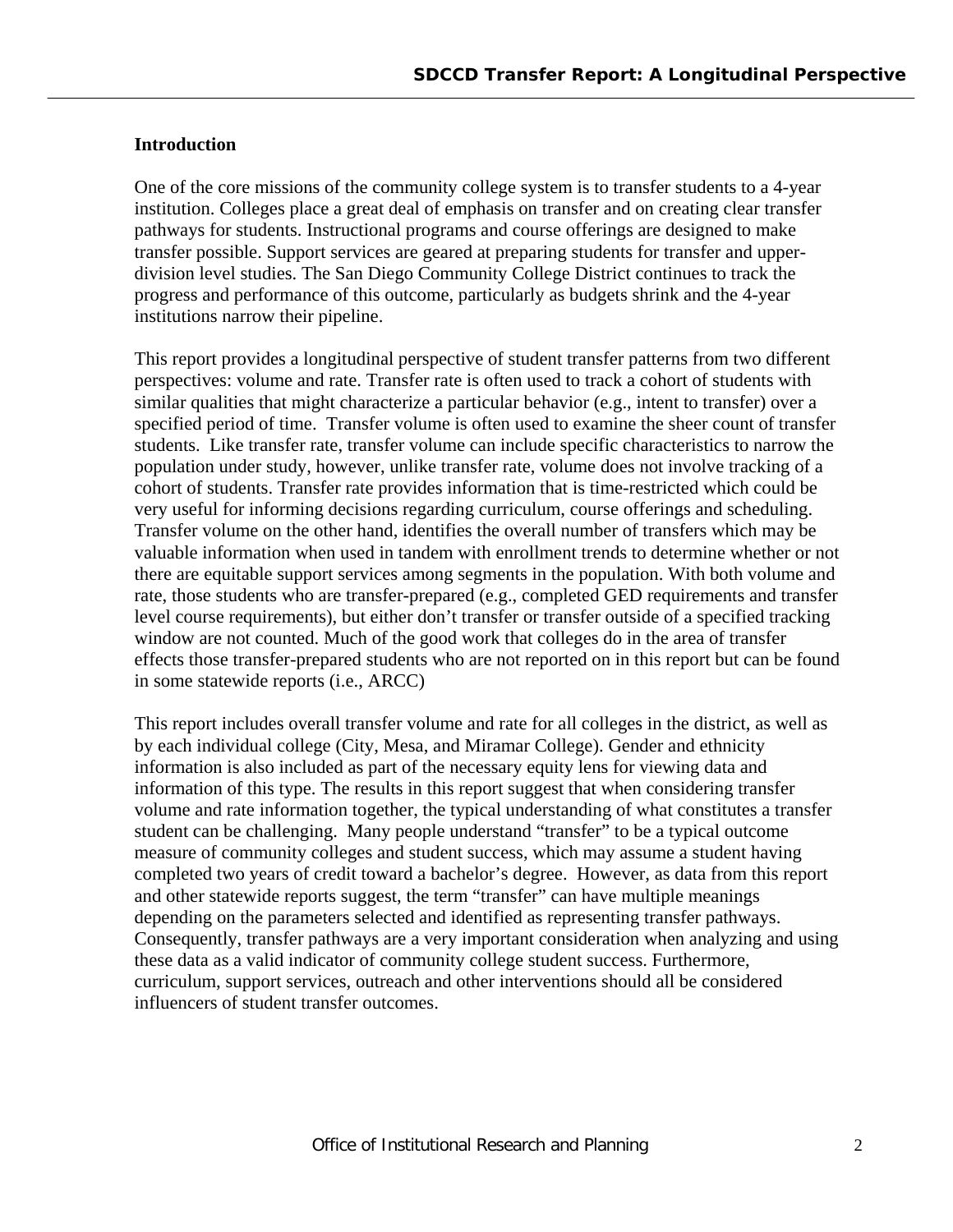# **Methodology**

**Transfer Volume:** Data for the transfer volume tables and figures came from the National Student Clearinghouse (NSC). One of the advantages to using NSC is that student transfer behavior can be tracked and identified at both the national and state levels. Data for students who attended one of the District's three colleges-City, Mesa, or Miramar-for both public and private institutions was sent to the NSC and matched against their transfer student database according to the first college a student attended in the SDCCD. NSC then returned the matched dataset to the District Office of Institutional Research and Planning (IRP). IRP put further parameters on the dataset and defined transfer volume as the total number of students who transferred to a 4-year institution and were enrolled at an SDCCD college at any time within three semesters prior to transferring (including stop outs). The student must also have completed 12 or more transferrable units within six years prior to transferring to a 4-year institution. **Please note, in order to more accurately report on transfer patterns, the following change has been made: The timeframe to complete 12 or more transferrable units increased from four years to six years.**

**Transfer Rate:** Data for the transfer rate tables and figures came from the California Community Colleges Chancellor's Office Data on Demand system. The data are used in the ARCC Report to calculate the Student Progress and Achievement Rate (SPAR). The data included three different cohorts that were tracked for 6 years each. The cohort consists of first-time students who completed 12 units in a six year period and who attempted a degree, certificate, or transfer course. Completing 12 units is a behavioral signal that some researchers advise using to calculate transfer rate compared to a self-reported educational goal (Hom, 2009). To calculate the transfer rate the number of students who successfully transfer to a 4 year institution were divided by the initial cohort and then multiplied by 100. One of the advantages to using the Data on Demand (DOD) system is students can be identified throughout the state's community college system.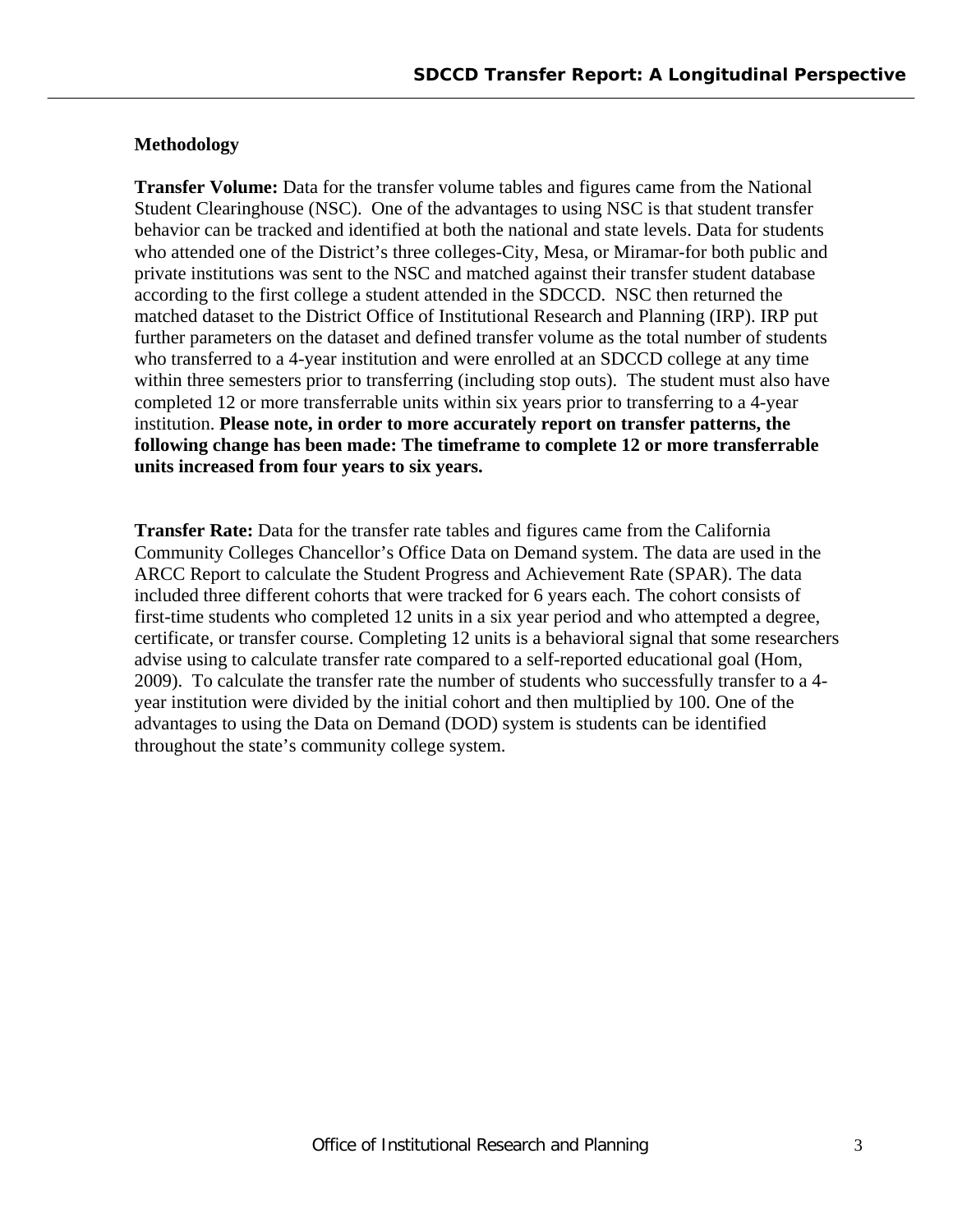# **Transfer Volume**

#### *Sheer Volume*

Overall, the annual transfer volume for all colleges in the district decreased by 5% between 2004-05 and 2008-09, from 3,125 in 2004-05 to 2,975 in 2008-09. However, trends varied by each individual college within the same time frame. In particular, the annual transfer volume decreased slightly at City College by 1%, from 692 in 2004-05 to 684 in 2008-09, and decreased at Mesa College by 9%, from 1,871 in 2004-05 to 1,699 in 2008-09. However, the annual transfer volume at Miramar College increased by 5%, from 562 in 2004-05 to 592 in 2008-09. It is worth noting that although Mesa College experienced the greatest decline in annual transfer volume, Mesa College still accounted for the majority of the transfer volume of all colleges in the district. This is perhaps due to the fact that Mesa College has the largest student headcount population of the three colleges.



Figure 1.0. Overall Transfer Volume for All Colleges and by College

| Table 1.0. Overall Transfer Volume for All Colleges and by College |  |
|--------------------------------------------------------------------|--|
|--------------------------------------------------------------------|--|

|                     | 2004-2005 | 2005-2006 | 2006-2007 | 2007-2008 | 2008-2009 | % Change<br>04/05-08/09 |
|---------------------|-----------|-----------|-----------|-----------|-----------|-------------------------|
| <b>City College</b> | 692       | 761       | 732       | 761       | 684       | $-1\%$                  |
| Mesa College        | 1.871     | 2.025     | 1.918     | 1,853     | 1,699     | $-9%$                   |
| Miramar College     | 562       | 568       | 603       | 621       | 592       | 5%                      |
| All Colleges        | 3,125     | 3,354     | 3,253     | 3,235     | 2.975     | $-5%$                   |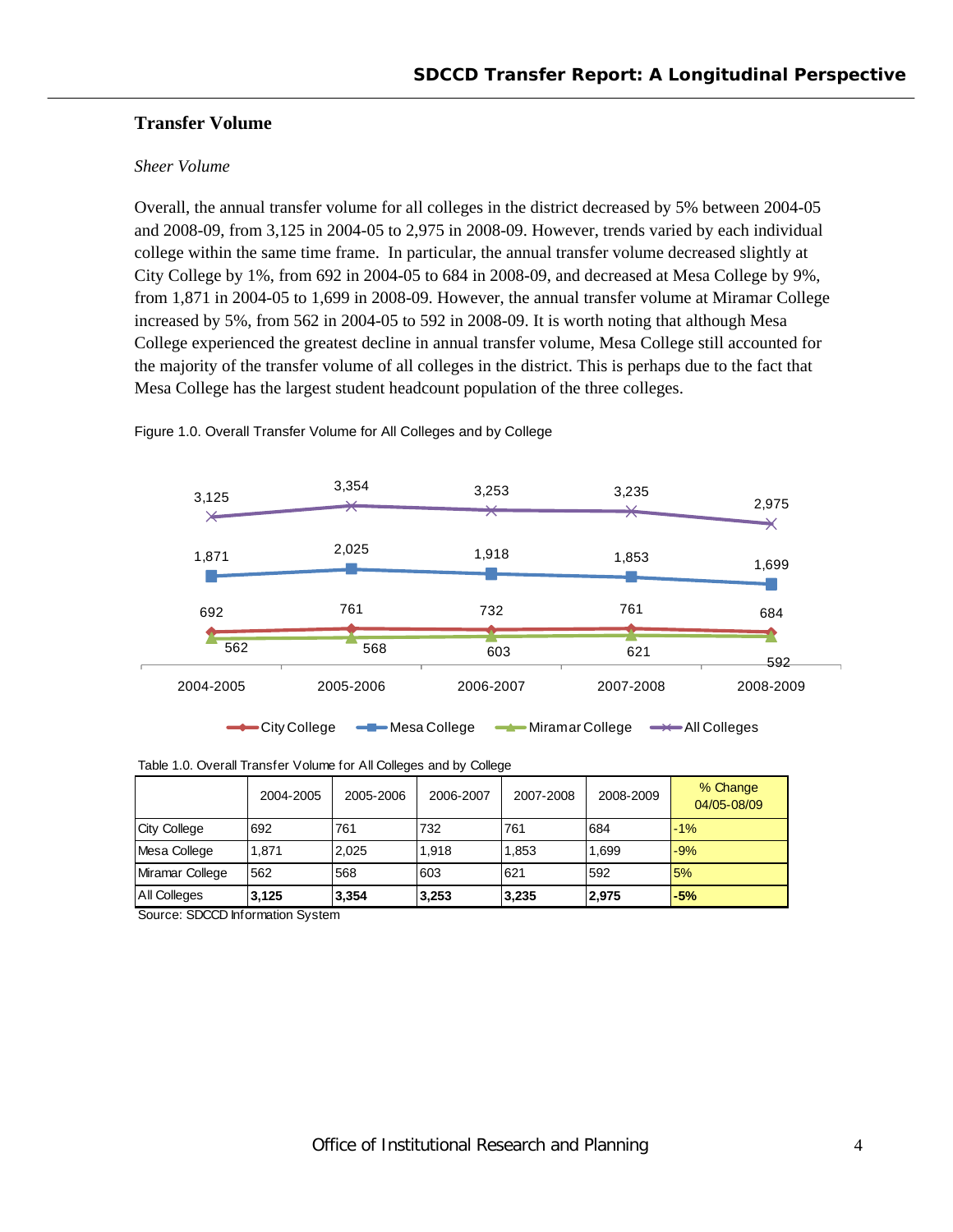#### *Top 5 Destinations*

The top two four-year transfer institutions were San Diego State University (SDSU) and University of California, San Diego (UCSD) across all colleges in the district and for each individual college (City, Mesa, and Miramar). For SDSU, the transfer volume decreased by 30%, from 1,002 in 2004-05 to 705 in 2008-09. Between 2007-08 and 2008-09 there was a sharp decline (43%) in transfer volume from all colleges in SDCCD to SDSU. This sudden decline in transfer volume is likely a result of admission changes, fee increases and fewer classes offered due to budget constraints. The remaining top three institutions were consistent across all colleges in the district and each individual college, but varied slightly in rank by college. For instance, at City College, transfer volumes to National University  $(3<sup>rd</sup>)$  and University of Phoenix  $(4<sup>th</sup>)$  ranked higher than at Mesa and Miramar College. This may be due to City College having strong relationships with private colleges which they host on a regular basis (Hayward, 2010; Mery et al., 2010). Although transfer volume fluctuated from year to year, general trends indicated that the district transfer volume to SDSU, CSU San Marcos, and University of Phoenix decreased (30%, 41%, and 38%, respectively) between 2004-05 and 2008-09, whereas transfer volume to UC San Diego and National University increased (1% and 25%, respectively) within the same time period.



Figure 2.0. SDCCD-Top Five 4-Year Transfers Institutions 2004-05 to 2008-09

|                            |       | 2004-05 |       | 2005-06 |       | 2006-07 |       | 2007-08 |       | 2008-09 | % Change<br>04/05-08/09 |
|----------------------------|-------|---------|-------|---------|-------|---------|-------|---------|-------|---------|-------------------------|
| San Diego State University | 1.002 | 49%     | 1.357 | 60%     | 1.249 | 57%     | 1.247 | 60%     | 705   | 44%     | $-30%$                  |
| <b>UC San Diego</b>        | 473   | 23%     | 478   | 21%     | 458   | 21%     | 405   | 20%     | 480   | 30%     | 1%                      |
| <b>CSU San Marcos</b>      | 295   | 14%     | 235   | 10%     | 235   | 11%     | 208   | 10%     | 173   | 11%     | $-41%$                  |
| National University        | 119   | 6%      | 129   | 6%      | 129   | 6%      | 123   | 6%      | 149   | 9%      | 25%                     |
| University of Phoenix      | 172   | 8%      | 71    | 3%      | 110   | 5%      | 87    | 4%      | 107   | 7%      | $-38%$                  |
| <b>Total</b>               | 2,061 | 100%    | 2.270 | 100%    | 2.181 | 100%    | 2.070 | 100%    | 1.614 | 100%    | $-22%$                  |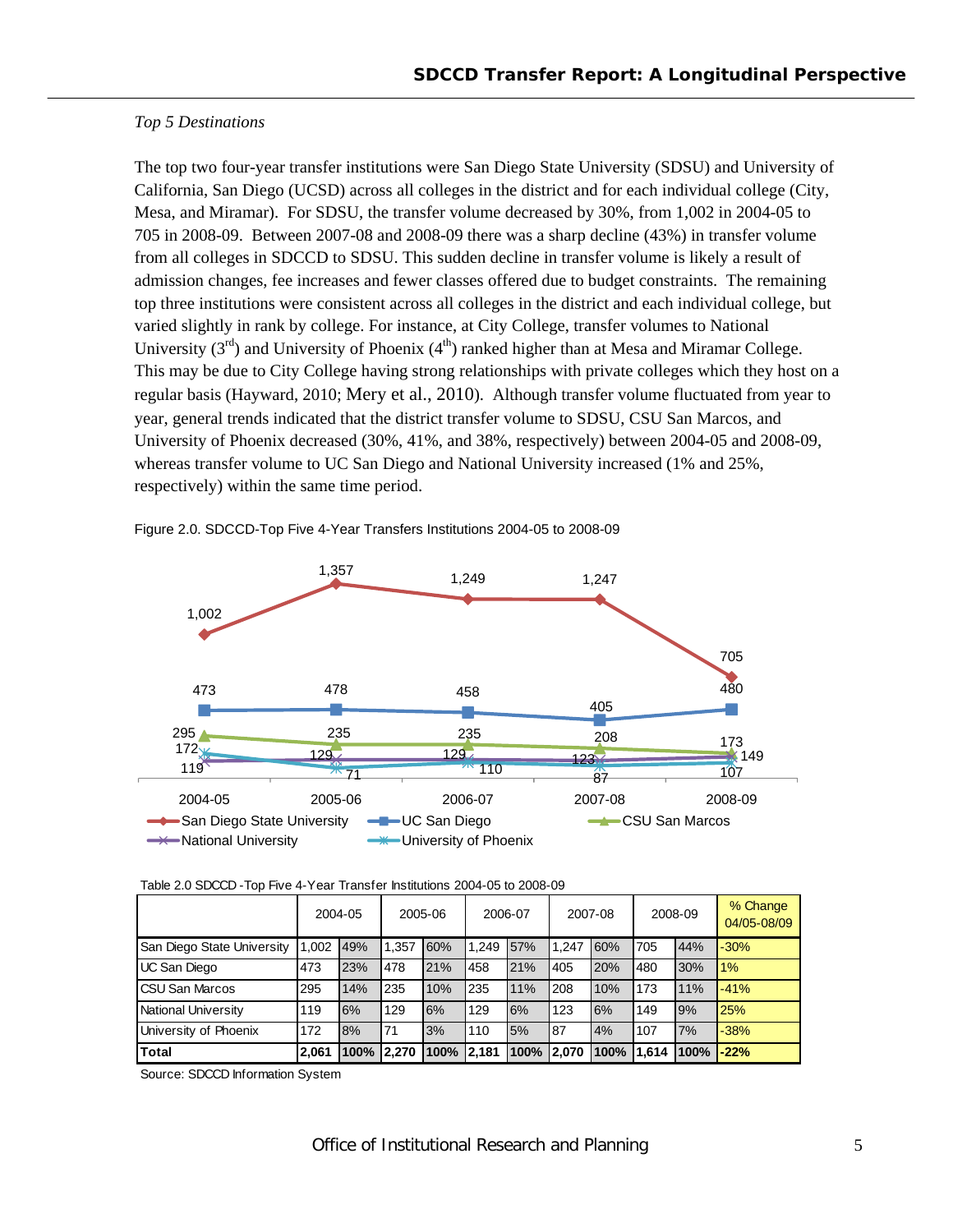

Figure 2.1. City-Top Five 4-Year Transfers Institutions 2004-05 to 2008-09

Table 2.1. City College -Top Five 4-Year Transfer Institutions 2004-05 to 2008-09

|                            |     | 2004-05 |      | 2005-06 |     | 2006-07 |     | 2007-08 |     | 2008-09 | % Change<br>04/05-08/09 |
|----------------------------|-----|---------|------|---------|-----|---------|-----|---------|-----|---------|-------------------------|
| San Diego State University | 241 | 54%     | 333  | 65%     | 308 | 62%     | 333 | 67%     | 164 | 46%     | $-32%$                  |
| UC San Diego               | 80  | 18%     | 81   | 16%     | 71  | 14%     | 66  | 13%     | 87  | 24%     | <b>19%</b>              |
| National University        | 35  | 8%      | 49   | 10%     | 36  | 7%      | 49  | 10%     | 46  | 13%     | 31%                     |
| University of Phoenix      | 57  | 13%     | 17   | 3%      | 50  | 10%     | 22  | 4%      | 36  | 10%     | $-37%$                  |
| <b>CSU San Marcos</b>      | 30  | 7%      | 29   | 6%      | 31  | 6%      | 24  | 5%      | 25  | 7%      | $-17%$                  |
| <b>Total</b>               | 443 | 100%    | 1509 | 100%    | 496 | 100%    | 494 | 100%    | 358 | 100%    | $-19%$                  |

Source: SDCCD Information System

Figure 2.2. Mesa-Top Five 4-Year Transfers Institutions 2004-05 to 2008-09

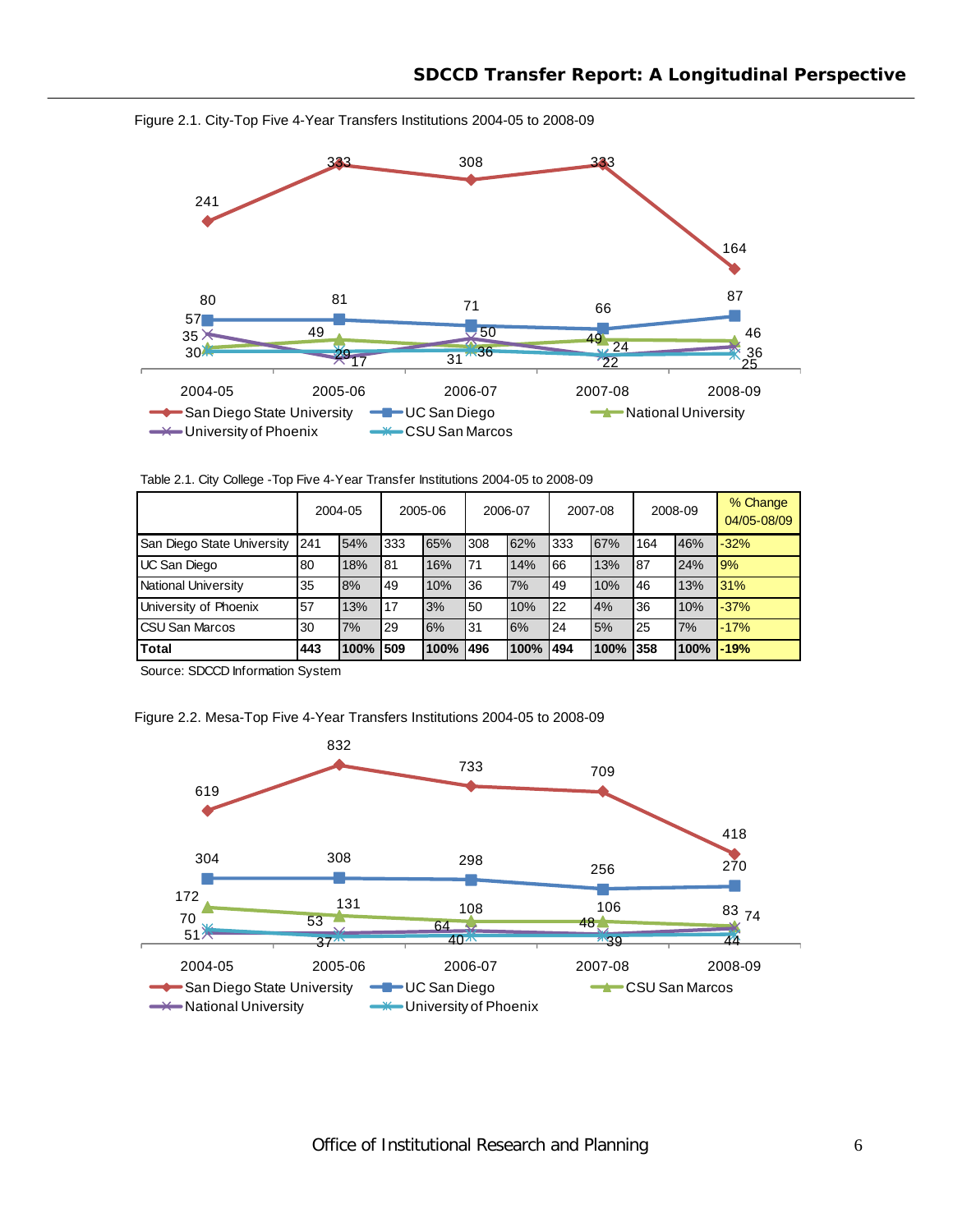|                            |       | 2004-05<br>2005-06 |       | 2006-07 |       | 2007-08 |       | 2008-09  |     | % Change<br>04/05-08/09 |        |
|----------------------------|-------|--------------------|-------|---------|-------|---------|-------|----------|-----|-------------------------|--------|
| San Diego State University | 619   | 51%                | 832   | 61%     | 733   | 59%     | 709   | 61%      | 418 | 47%                     | $-32%$ |
| UC San Diego               | 304   | 25%                | 308   | 23%     | 298   | 24%     | 256   | 22%      | 270 | 30%                     | $-11%$ |
| <b>CSU San Marcos</b>      | 172   | 14%                | 131   | 10%     | 108   | 9%      | 106   | 9%       | 83  | 9%                      | $-52%$ |
| National University        | 51    | 4%                 | 53    | 4%      | 64    | 5%      | 48    | 4%       | 74  | 8%                      | 45%    |
| University of Phoenix      | 70    | 6%                 | 37    | 3%      | 40    | 3%      | 39    | 3%       | 44  | 5%                      | $-37%$ |
| <b>Total</b>               | 1.216 | 100%               | 1,361 | 100%    | 1.243 | 100%    | 1,158 | 100% 889 |     | 100%                    | $-27%$ |

| Table 2.2. Mesa College - Top Five 4-Year Transfer Institutions 2004-05 to 2008-09 |  |  |
|------------------------------------------------------------------------------------|--|--|
|                                                                                    |  |  |

Source: SDCCD Information System

Figure 2.3. Miramar-Top Five 4-Year Transfers Institutions 2004-05 to 2008-09



Table 2.3. Miramar College -Top Five 4-Year Transfer Institutions 2004-05 to 2008-09

|                            |     | 2004-05 |     | 2005-06 | 2006-07 |      |     | 2007-08 |     | 2008-09 | % Change<br>04/05-08/09 |
|----------------------------|-----|---------|-----|---------|---------|------|-----|---------|-----|---------|-------------------------|
| San Diego State University | 142 | 35%     | 192 | 48%     | 208     | 47%  | 205 | 49%     | 123 | 34%     | $-13%$                  |
| UC San Diego               | 89  | 22%     | 89  | 22%     | 89      | 20%  | 83  | 20%     | 123 | 34%     | 38%                     |
| <b>CSU San Marcos</b>      | 93  | 23%     | 75  | 19%     | 96      | 22%  | 78  | 19%     | 65  | 18%     | $-30%$                  |
| National University        | 33  | 8%      | 27  | 7%      | 29      | 7%   | 26  | 6%      | 29  | 8%      | $-12%$                  |
| University of Phoenix      | 45  | 11%     | 17  | 4%      | 20      | 5%   | 26  | 6%      | 27  | 7%      | $-40%$                  |
| <b>Total</b>               | 402 | 100%    | 400 | 100%    | 442     | 100% | 418 | 100%    | 367 | 100%    | $-9%$                   |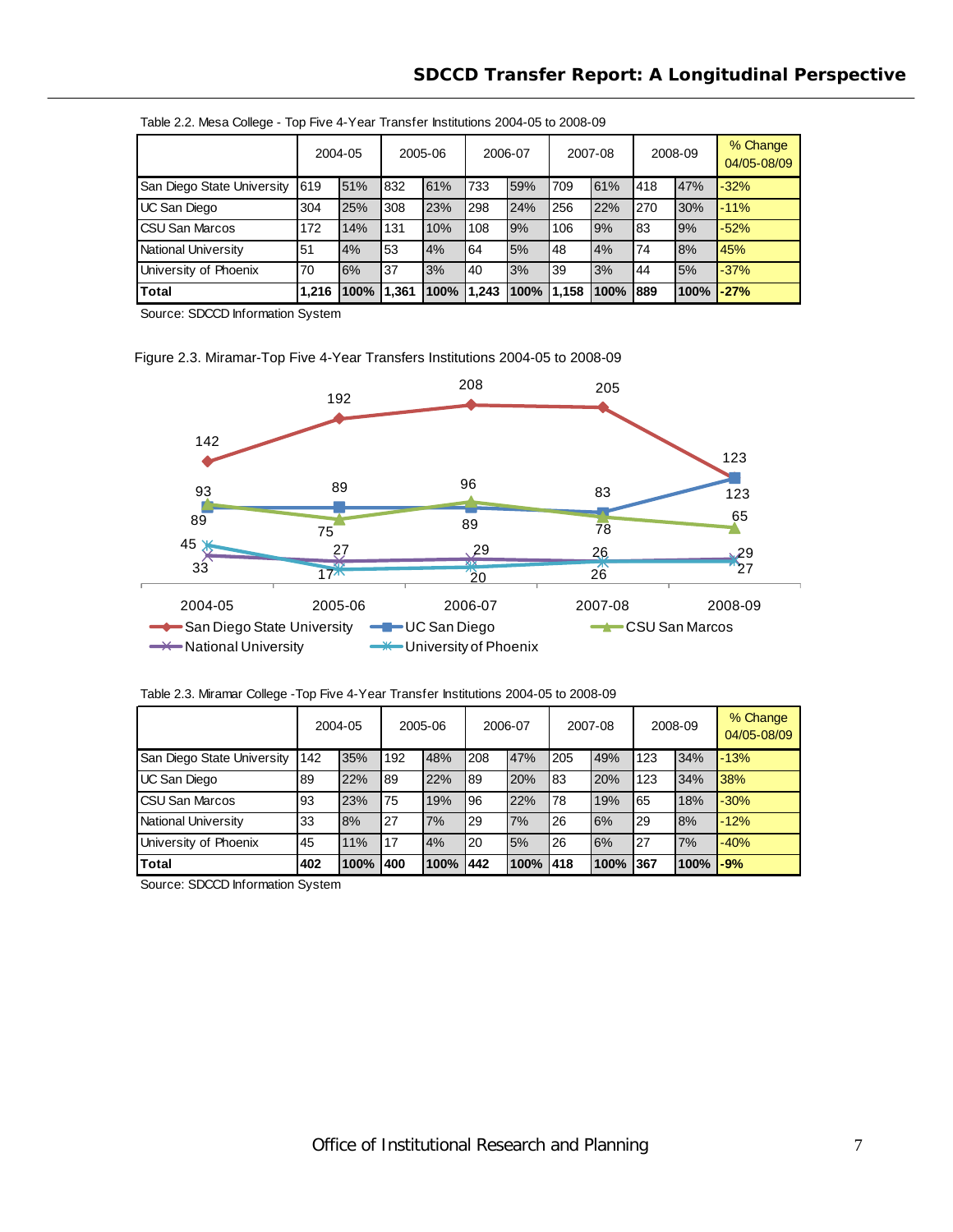# *Demographics*

Of all the students who transferred from all colleges in the district between 2004-05 and 2008-09, almost half were White students (46%) on average. Both Latino students (15%) and Asian/Pacific Islander students (13%) had the next highest transfer volume between 2004-05 and 2008-09. However, trends in annual transfer volumes varied widely by ethnic groups. African American students displayed the greatest increase in transfer volume, up 25% from 145 in 2004-05 to 181 in 2008-09, whereas American Indian students displayed the greatest decline in transfer volume, down 23% from 26 in 2004-05 to 20 in 2008-09. With regard to gender, of those who transferred from all colleges in the district between 2004-05 and 2008-09, on average, 54% were female students and 46% were male students. The transfer volume for both female and male students declined slightly between 2004-05 and 2008-09, by 5% for females and by 4% for males.

Figure 3.0. All Colleges Annual Transfers by Ethnicity



| $12004-05$ 2005-06 2006-07 2007-08 2008-09 |
|--------------------------------------------|
|--------------------------------------------|

|                        |            | 2004-05 |            | 2005-06               |       | 2006-07 |           | 2007-08    |       | 2008-09 | <b>All Colleges Average</b><br>04/05-08/09 | % Change<br>04/05-08/09 |
|------------------------|------------|---------|------------|-----------------------|-------|---------|-----------|------------|-------|---------|--------------------------------------------|-------------------------|
| African American       | 145        | 5%      | 184        | 5%                    | 196   | 6%      | 160       | 5%         | 181   | 6%      | 5%                                         | 25%                     |
| American Indian        | 26         | 1%      | 28         | 1%                    | 22    | $1\%$   | 24        | 1%         | 20    | 1%      | 1%                                         | $-23%$                  |
| Asian/Pacific Islander | <b>411</b> | 13%     | 424        | 13%                   | 457   | 14%     | 435       | 13%        | 374   | 13%     | 13%                                        | $-9%$                   |
| Filipino               | 207        | 7%      | 208        | 6%                    | 185   | 6%      | 200       | 6%         | 170   | 6%      | 6%                                         | $-18%$                  |
| Latino                 | 396        | 13%     | 472        | 14%                   | 487   | 15%     | 539       | 17%        | 468   | 16%     | 15%                                        | 18%                     |
| White                  | 1.504      | 48%     | 1.540      | 46%                   | 1.449 | 45%     | 1.458 45% |            | 1.361 | 46%     | 46%                                        | $-10%$                  |
| Other                  | 121        | 4%      | 127        | 4%                    | 133   | 4%      | 119       | 4%         | 105   | 4%      | 4%                                         | $-13%$                  |
| Unreported             | 315        | 10%     | 371        | 11%                   | 324   | 10%     | 300       | 9%         | 296   | 10%     | 10%                                        | $-6%$                   |
| Total                  | 3.125      |         | 100% 3.354 | 100% 3.253 100% 3.235 |       |         |           | 100% 2.975 |       | 100%    | 100%                                       | $-5%$                   |

| Table 3.0. All Colleges Annual Transfers by Ethnicity |  |  |  |  |
|-------------------------------------------------------|--|--|--|--|
|-------------------------------------------------------|--|--|--|--|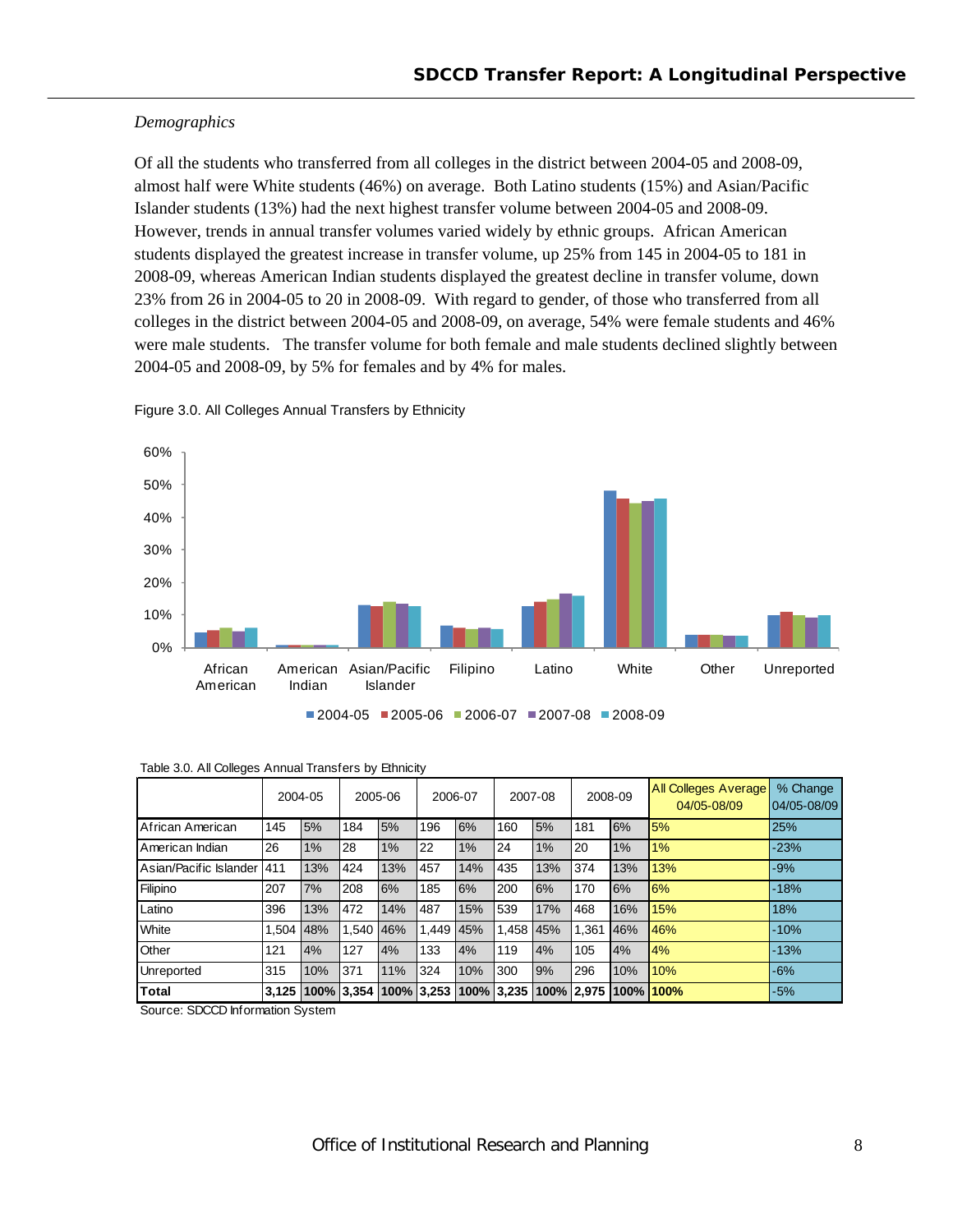



| Table 3.1. All Colleges Annual Transfers by Gender |  |  |
|----------------------------------------------------|--|--|

|              |                | 2004-05 |           | 2005-06 |           | 2006-07                                                                                   |             | 2007-08 |           | 2008-09 | <b>All Colleges Average</b><br>04/05-08/09 | % Change<br>$04/05 - 08/09$ |
|--------------|----------------|---------|-----------|---------|-----------|-------------------------------------------------------------------------------------------|-------------|---------|-----------|---------|--------------------------------------------|-----------------------------|
| Female       | 1.716 55%      |         | 1.778 53% |         |           | 1.712 53%                                                                                 | $1,720$ 53% |         | 1.630 55% |         | 154%                                       | $-5%$                       |
| Male         | 1.405 45%      |         | 1.572 47% |         | 1.540 47% |                                                                                           | $1.514$ 47% |         | 1.344 45% |         | 146%                                       | $-4%$                       |
| Unreported   | $\overline{4}$ | 0%      | 4         | 10%     |           | 0%                                                                                        |             | 0%      |           | 0%      | 10%                                        | $-75%$                      |
| <b>Total</b> |                |         |           |         |           | <u>3,125  100%  3,354  100%  3,253  100%  3,235  100%  2,975  100% <mark> 100%</mark></u> |             |         |           |         |                                            | $-5%$                       |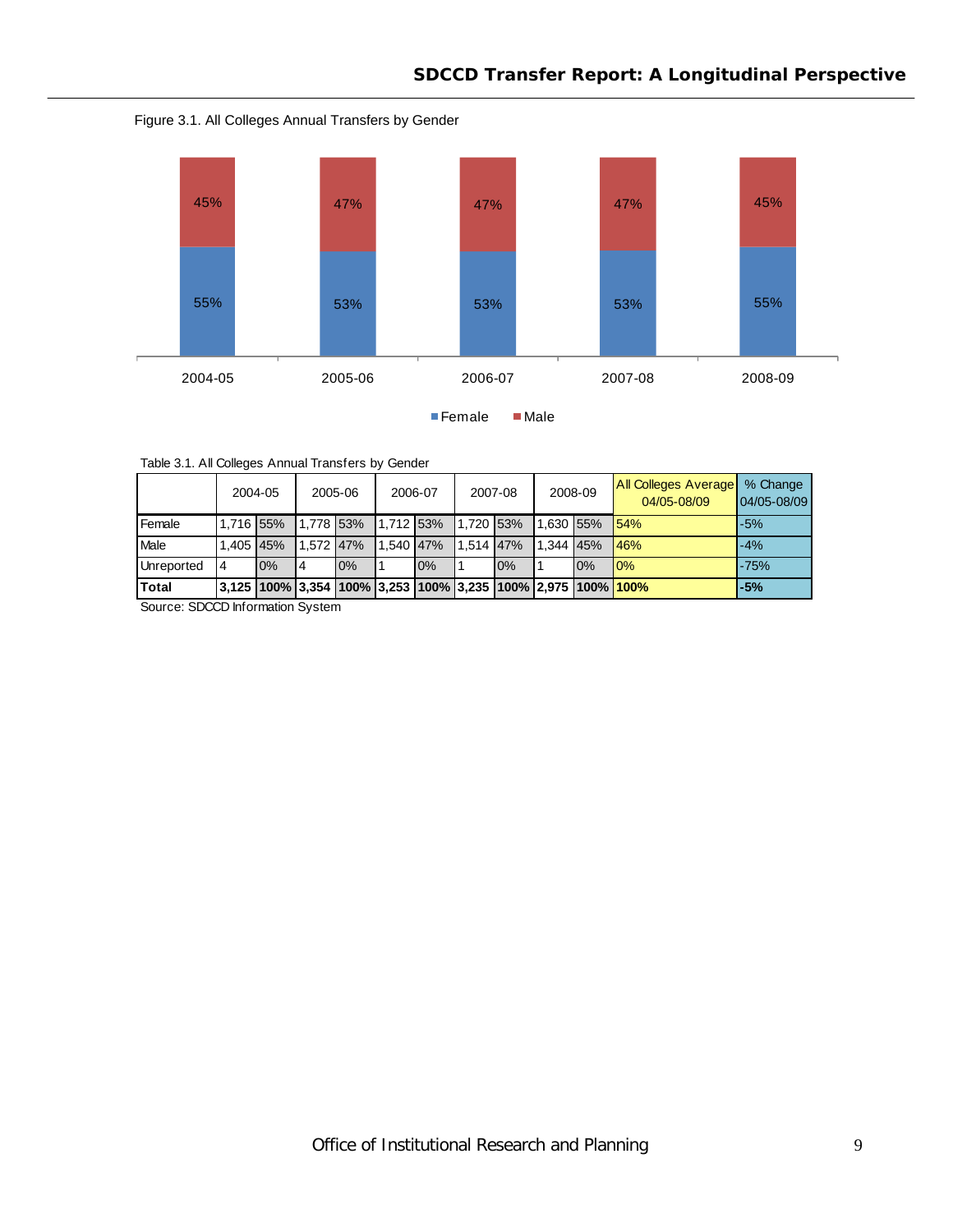# **Transfer Rate**

#### *Overall Transfer Rate*

Overall, the transfer rate for the three colleges was relatively stable for the three cohort years (39% to 38%) examined. The transfer rate at each of the three colleges is slightly below the statewide averages (40%). It should be noted that the transfer rate patterns are different from the transfer volume patterns. For example the transfer rate of City College is declining, but the transfer volume is increasing. This is mainly due to the parameters of the cohort criteria for the transfer rate. The cohorts for transfer rate include first-time students who attempted a degree, certificate, or transfer course. Transfer volume includes all students (first-time, transfer, etc.) regardless of what courses were taken. Students initially taking courses at another institution would not be included in the transfer rate, but would be included in transfer volume. This would result in higher numbers in transfer volume compared to transfer rate. The transfer rate for City College dropped from the first cohort in 2000-01 (38%) to the final cohort 2002-03 (31%). There was an increase in transfer rate for Mesa College from the first cohort in 2000- 01 (42%) to the final cohort 2002-03 (44%). The transfer rate at Miramar College also showed an increase from the first cohort 2000-01 (34%) to the final cohort in 2002-03 (38%). The number of successful transfers in the transfer rate cohort of 2000-01 to 2005-06 (n=2,385) was lower than transfer volume year of 2005-2006 (n=3,354), but this is due to the differences in design.

#### All Colleges

|                              |                       | <b>Cohort</b>         |                       |  |  |  |  |  |  |
|------------------------------|-----------------------|-----------------------|-----------------------|--|--|--|--|--|--|
|                              | 2000-01<br>to 2005-06 | 2001-02<br>to 2006-07 | 2002-03<br>to 2007-08 |  |  |  |  |  |  |
| City                         | 2,132                 | 2,160                 | 2,118                 |  |  |  |  |  |  |
| Mesa                         | 3,006                 | 2,713                 | 2,979                 |  |  |  |  |  |  |
| Miramar                      | 1.121                 | 1,203                 | 1,260                 |  |  |  |  |  |  |
| All Colleges                 | 6,105                 | 5,889                 | 6,034                 |  |  |  |  |  |  |
| Course Changeller Office MIC |                       |                       |                       |  |  |  |  |  |  |

#### **Table 4.0 Initial Cohort of Transfer Students by College**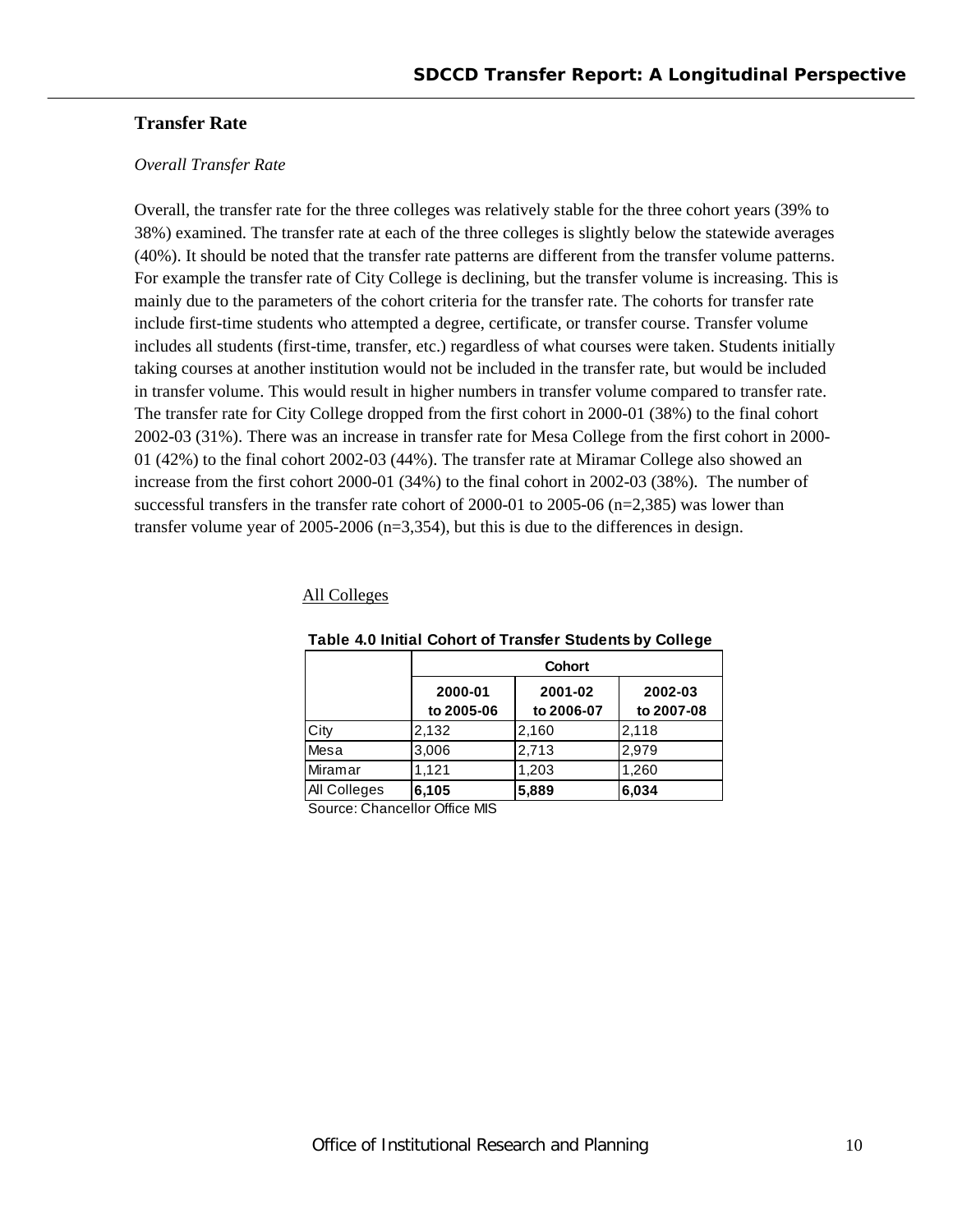

Figure 4.1. Overall Transfer Rate by College

|                                 | <b>Cohort</b>         |                  |                       |         |                       |                |                                                |  |
|---------------------------------|-----------------------|------------------|-----------------------|---------|-----------------------|----------------|------------------------------------------------|--|
|                                 | 2000-01<br>to 2005-06 |                  | 2001-02<br>to 2006-07 |         | 2002-03<br>to 2007-08 |                | <b>College</b><br>Average<br>$ 00/01 - 02/03 $ |  |
|                                 | N                     | <b>Percent</b>   | N                     | Percent | N                     | <b>Percent</b> |                                                |  |
| City                            | 809                   | 38%              | 805                   | 37%     | 662                   | 31%            | 36%                                            |  |
| Mesa                            | .258                  | 42%              | 1,091                 | 40%     | 1,305                 | 44%            | 42%                                            |  |
| Miramar                         | 381                   | 34%              | 437                   | 36%     | 481                   | 38%            | 36%                                            |  |
| All College 2,385               |                       | 39%              | 2,263                 | 38%     | 2,305                 | 38%            | 39%                                            |  |
| Statewide<br>$\sim$<br>$\sim$ . | $\sim$<br>. .         | 41%<br>$\ddotsc$ |                       | 40%     |                       | 40%            | 40%                                            |  |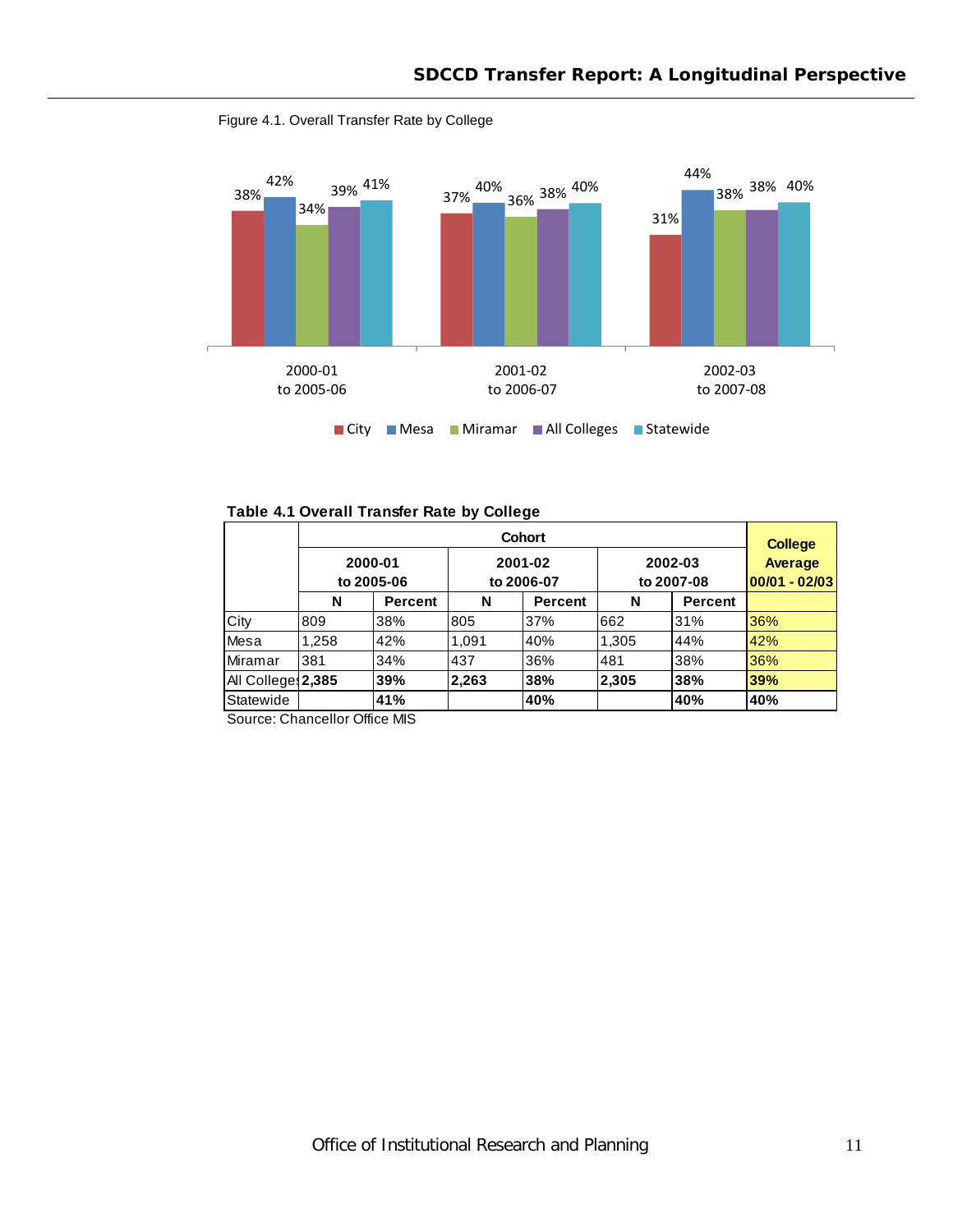# *Transfer Rate by Ethnicity*

Overall, the ethnic groups with the highest transfer rates for the three cohort years were Asian/Pacific Islander and Filipino (49%, 47%, 46% and 47%, 49%, 49% respectively). These transfer rates are similar to the success rates for the three colleges except that White students have the highest success rates, but only third in transfer rates. Asian/Pacific Islander and Filipino also had the highest transfer rates statewide (average 47% and 39% respectively). The ethnic groups with the lowest transfer rates were African American and Latino (29%, 29%, 26% and 31%, 28%, 26% respectively). The individual colleges follow this same pattern. African American and Latino ethnic groups are also the lowest statewide (average 34% and 30% respectively). The retention rates of African American and American Indian have also been the lowest from 2004-05 to 2008-09 compared to the other ethnic groups. This may partially explain the low transfer rates of these two groups. If students are not retained then they cannot progress to transfer level courses.







| Table 5.0 All Colleges Overall Transfer Rate by Ethnicity |  |
|-----------------------------------------------------------|--|
|-----------------------------------------------------------|--|

|                        |            | <b>Cohort</b> | <b>College</b> | <b>Statewide</b> |                  |
|------------------------|------------|---------------|----------------|------------------|------------------|
|                        | 2000-01    | 2001-02       | 2002-03        | <b>Average</b>   | Average          |
|                        | to 2005-06 | to 2006-07    | to 2007-08     | $00/01 - 02/03$  | $ 00/01 - 02/03$ |
| African American       | 29%        | 29%           | 26%            | 28%              | 34%              |
| American Indian        | 24%        | 36%           | 40%            | 33%              | 32%              |
| Asian/Pacific Islander | 49%        | 47%           | 46%            | 47%              | 47%              |
| Filipino               | 47%        | 49%           | 49%            | 49%              | 39%              |
| Latino                 | 31%        | 28%           | 26%            | 28%              | 30%              |
| White                  | 40%        | 40%           | 41%            | 40%              | 42%              |
| Other                  | 39%        | 39%           | 42%            | 40%              | 47%              |
| Unreported             | 45%        | 40%           | 41%            | 42%              | 42%              |
| Total 39%              |            | 38%           | 38%            | 39%              | 41%              |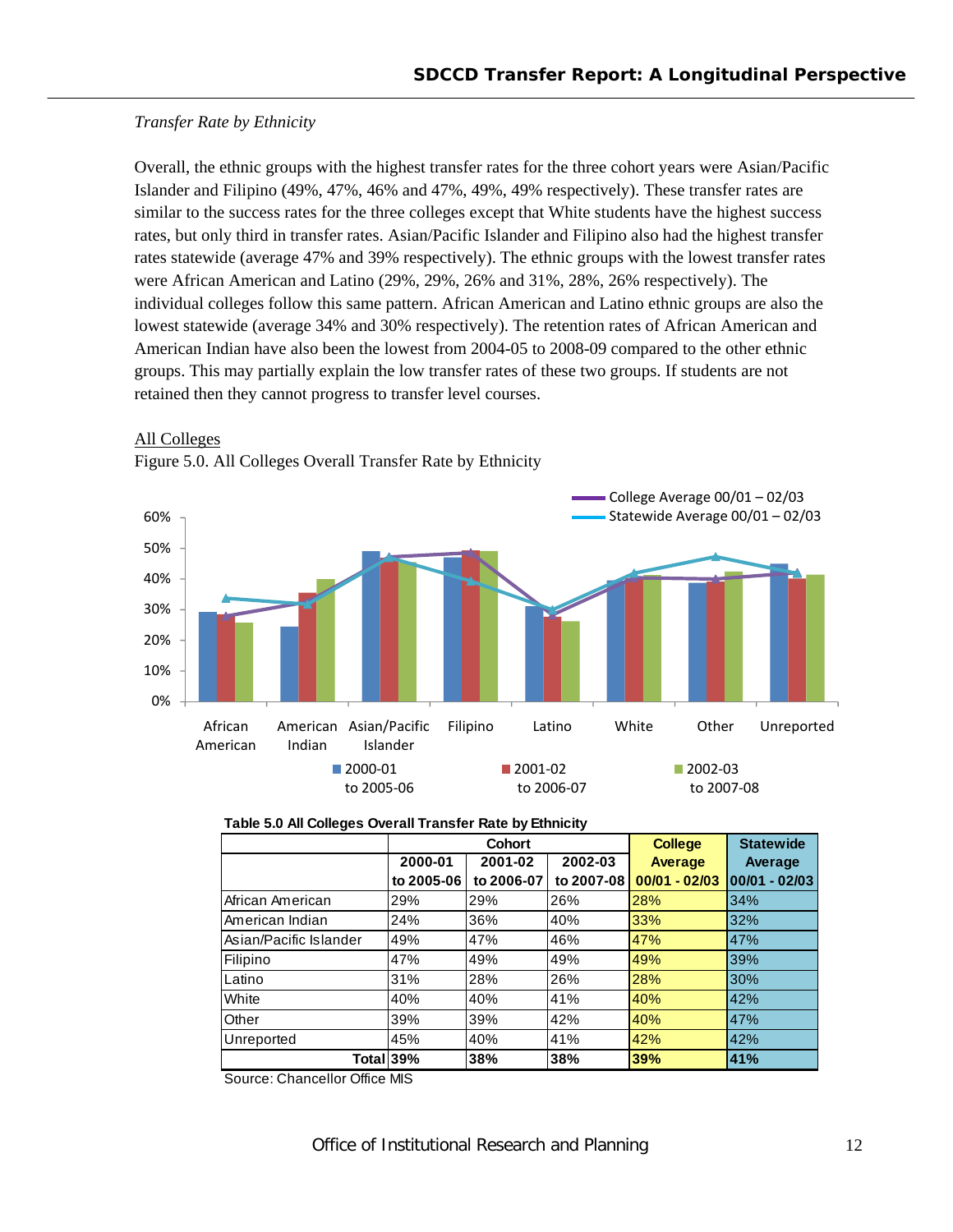

By College

**Table 5.1 City College Overall Transfer Rate by Ethnicity**

|                        |            | Cohort     | <b>College</b> | <b>Statewide</b> |                 |
|------------------------|------------|------------|----------------|------------------|-----------------|
|                        | 2000-01    | 2001-02    | 2002-03        | Average          | Average         |
|                        | to 2005-06 | to 2006-07 | to 2007-08     | $00/01 - 02/03$  | $00/01 - 02/03$ |
| African American       | 27%        | 28%        | 24%            | 26%              | 34%             |
| American Indian        | 23%        | 28%        | 33%            | 28%              | 32%             |
| Asian/Pacific Islander | 45%        | 48%        | 44%            | 46%              | 47%             |
| Filipino               | 58%        | 67%        | 51%            | 59%              | 39%             |
| Latino                 | 32%        | 26%        | 23%            | 27%              | 30%             |
| White                  | 43%        | 46%        | 36%            | 42%              | 42%             |
| Other                  | 36%        | 36%        | 35%            | 36%              | 47%             |
| Unreported             | 53%        | 39%        | 36%            | 43%              | 42%             |
| Total <sub>38</sub> %  |            | 37%        | 31%            | 36%              | 41%             |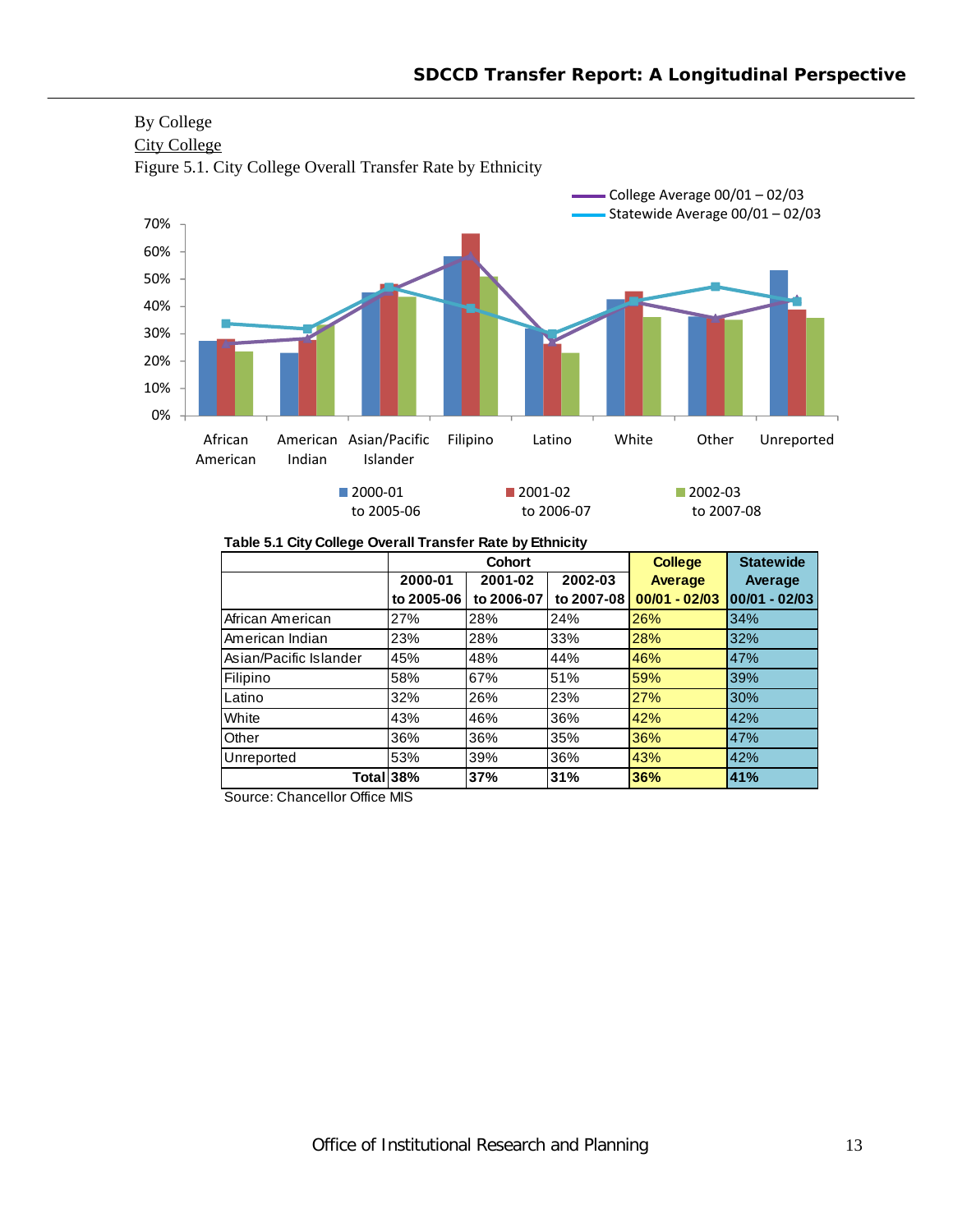



#### **Table 5.2 Mesa College Overall Transfer Rate by Ethnicity**

|                        |            | Cohort     | <b>College</b> | <b>Statewide</b> |                 |
|------------------------|------------|------------|----------------|------------------|-----------------|
|                        | 2000-01    | 2001-02    | 2002-03        | Average          | Average         |
|                        | to 2005-06 | to 2006-07 | to 2007-08     | $00/01 - 02/03$  | $00/01 - 02/03$ |
| African American       | 33%        | 30%        | 29%            | 31%              | 34%             |
| American Indian        | 24%        | 53%        | 47%            | 39%              | 32%             |
| Asian/Pacific Islander | 51%        | 47%        | 47%            | 48%              | 47%             |
| Filipino               | 49%        | 47%        | 50%            | 49%              | 39%             |
| Latino                 | 32%        | 30%        | 31%            | 31%              | 30%             |
| White                  | 41%        | 40%        | 46%            | 43%              | 42%             |
| Other                  | 40%        | 42%        | 55%            | 45%              | 47%             |
| Unreported             | 44%        | 44%        | 50%            | 46%              | 42%             |
| Total 42%              |            | 40%        | 44%            | 42%              | 41%             |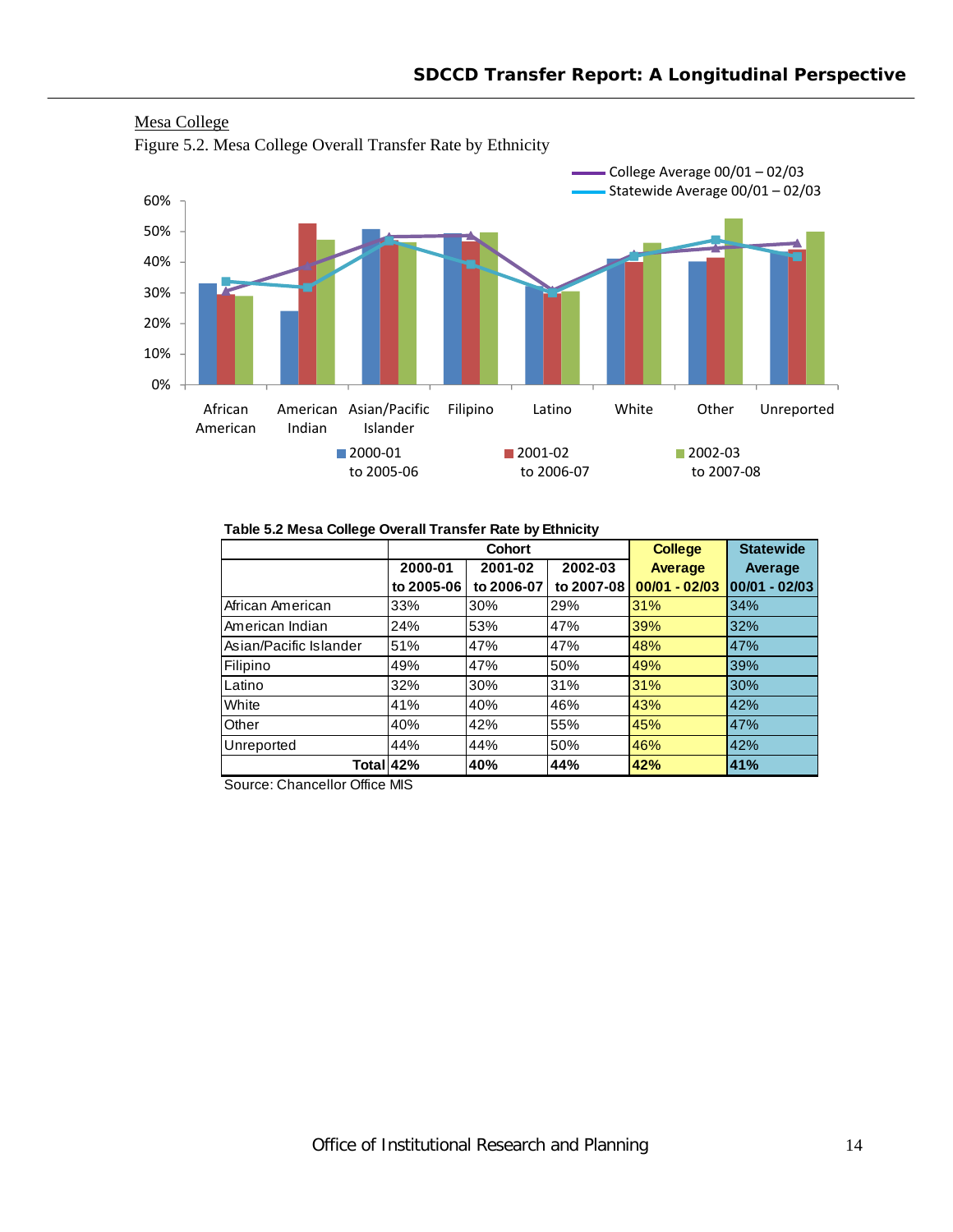

# Miramar College

Figure 5.3. Miramar College Overall Transfer Rate by Ethnicity

■2000-01 to 2005‐06 ■2001-02 to 2006‐07 ■2002-03 to 2007‐08

#### **Table 5.3 Miramar College Overall Transfer Rate by Ethnicity**

|                          |            | <b>Cohort</b> | <b>College</b> | <b>Statewide</b> |                 |
|--------------------------|------------|---------------|----------------|------------------|-----------------|
|                          | 2000-01    | 2001-02       | 2002-03        | <b>Average</b>   | Average         |
|                          | to 2005-06 | to 2006-07    | to 2007-08     | $00/01 - 02/03$  | $00/01 - 02/03$ |
| African American         | 30%        | 28%           | 32%            | 30%              | 34%             |
| l American Indian        | 25%        | 22%           | 38%            | 28%              | 32%             |
| l Asian/Pacific Islander | 44%        | 43%           | 46%            | 44%              | 47%             |
| Filipino                 | 38%        | 43%           | 48%            | 43%              | 39%             |
| Latino                   | 23%        | 27%           | 26%            | 25%              | 30%             |
| White                    | 32%        | 34%           | 35%            | 34%              | 42%             |
| Other                    | 40%        | 43%           | 38%            | 40%              | 47%             |
| Unreported               | 31%        | 35%           | 42%            | 37%              | 42%             |
| Total 34%                |            | 36%           | 38%            | 36%              | 41%             |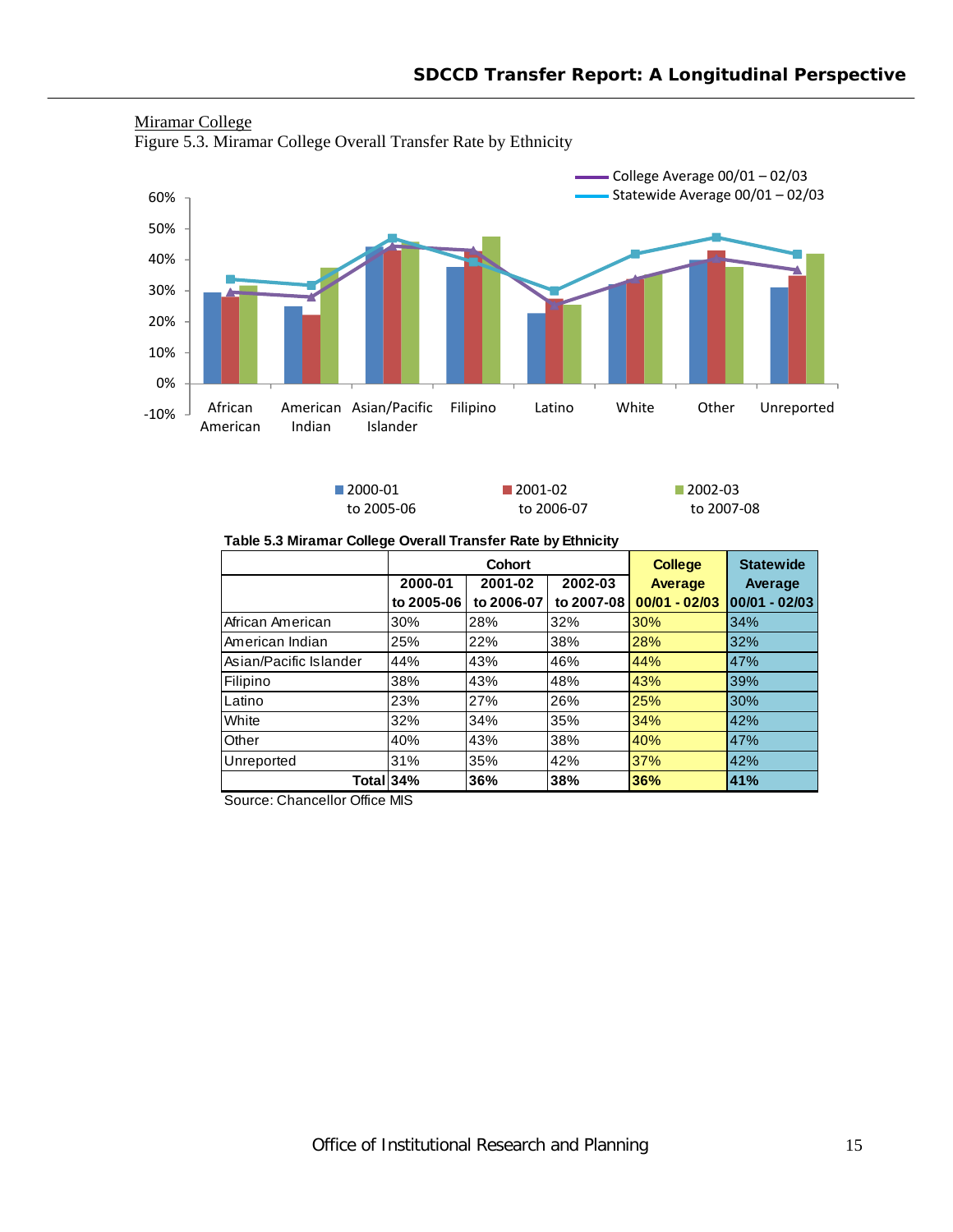#### *Transfer Rate by Gender*

Overall, the transfer rates for females (2000-01, 41% to 2002-03, 40%) are higher compared to males (2000-01, 37% to 2002-03, 36%) at each of the three colleges. This is consistent with success and retention rates at SDCCD with females being consistently higher (see SDCCD Fact Book 2009). The three individual colleges follow this transfer rate pattern with City College having the largest percentage difference between females and males (2000-01, females 41% males 34% and 2002-03 females 35% males 27%).



41% 37% 35% 41% 36% 33% 40% 36% 41% 36% 37% 40% 41% 40% 50%<br>37% 40% Female **Male** Male **Unreported** ■2000-01 to 2005‐06 ■2001-02 to 2006‐07 ■2002-03 to 2007‐08 College Average Statewide Average

Figure 6.0. All Colleges Overall Transfer Rate by Gender

|            |         | Cohort                |            |                 |                  |
|------------|---------|-----------------------|------------|-----------------|------------------|
|            |         |                       |            | <b>College</b>  | <b>Statewide</b> |
|            | 2000-01 | 2001-02               | 2002-03    | Average         | Average          |
|            |         | to 2005-06 to 2006-07 | to 2007-08 | $00/01 - 02/03$ | $00/01 - 02/03$  |
| Female     | 41%     | 41%                   | 40%        | 41%             | 40%              |
| Male       | 37%     | 36%                   | 36%        | 36%             | 41%              |
| Unreported | 35%     | 33%                   | 50%        | 37%             | 40%              |
| Total 39%  |         | 38%                   | 38%        | 39%             | 40%              |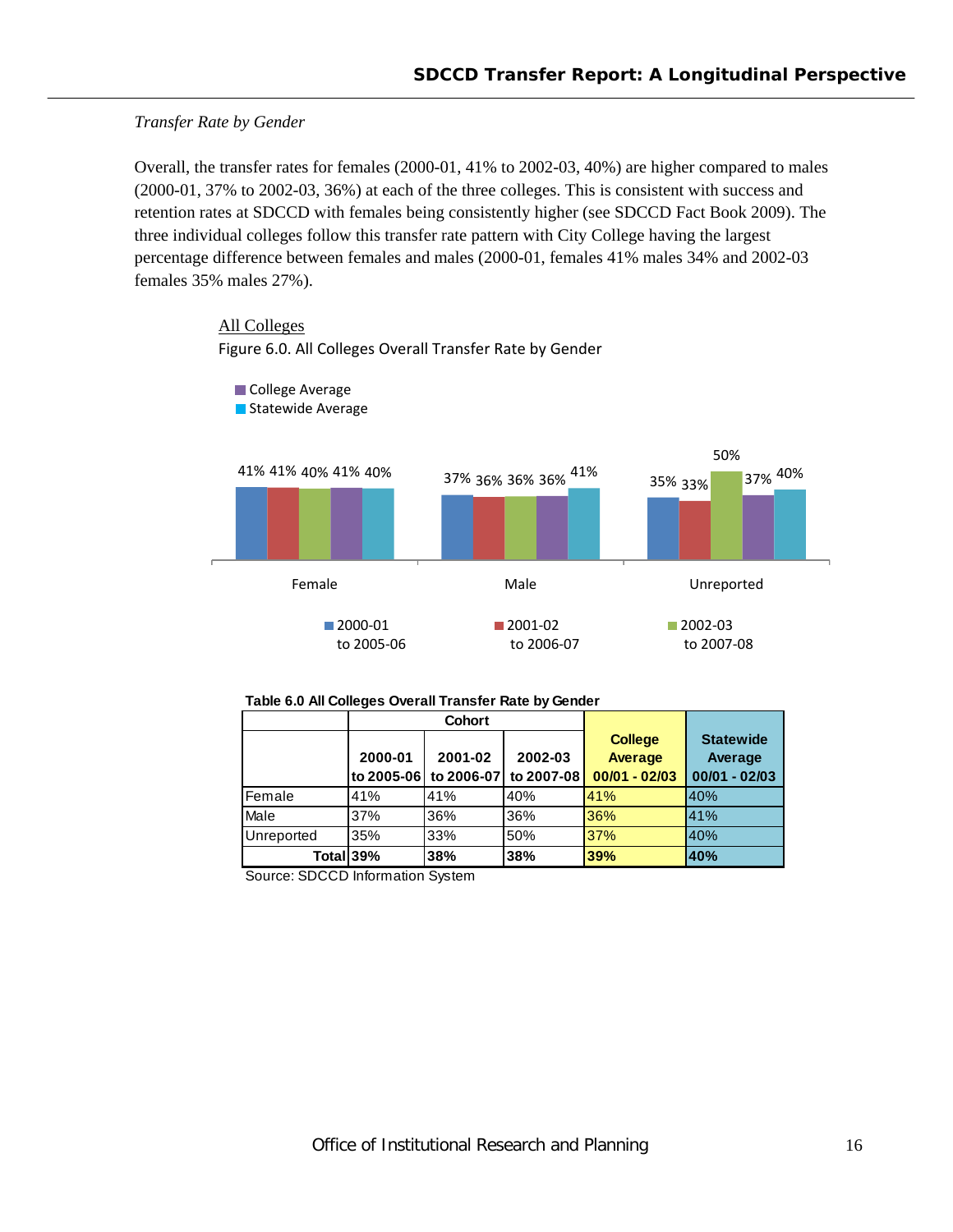# City College

Figure 6.1. City College Overall Transfer Rate by Gender



#### **Table 6.1 City College Overall Transfer Rate by Gender**

|            |            | <b>Cohort</b> |                |                  |                 |
|------------|------------|---------------|----------------|------------------|-----------------|
|            |            |               | <b>College</b> | <b>Statewide</b> |                 |
|            | 2000-01    | 2001-02       | 2002-03        | <b>Average</b>   | Average         |
|            | to 2005-06 | to 2006-07    | to 2007-08     | $00/01 - 02/03$  | $00/01 - 02/03$ |
| Female     | 41%        | 42%           | 35%            | 39%              | 40%             |
| Male       | 34%        | 31%           | 27%            | 31%              | 41%             |
| Unreported | 50%        | 0%            | 100%           | 43%              | 40%             |
|            | Totall38%  | 37%           | 31%            | 36%              | 40%             |

Source: Chancellor Office MIS

### Mesa College

Figure 6.2. Mesa College Overall Transfer Rate by Gender

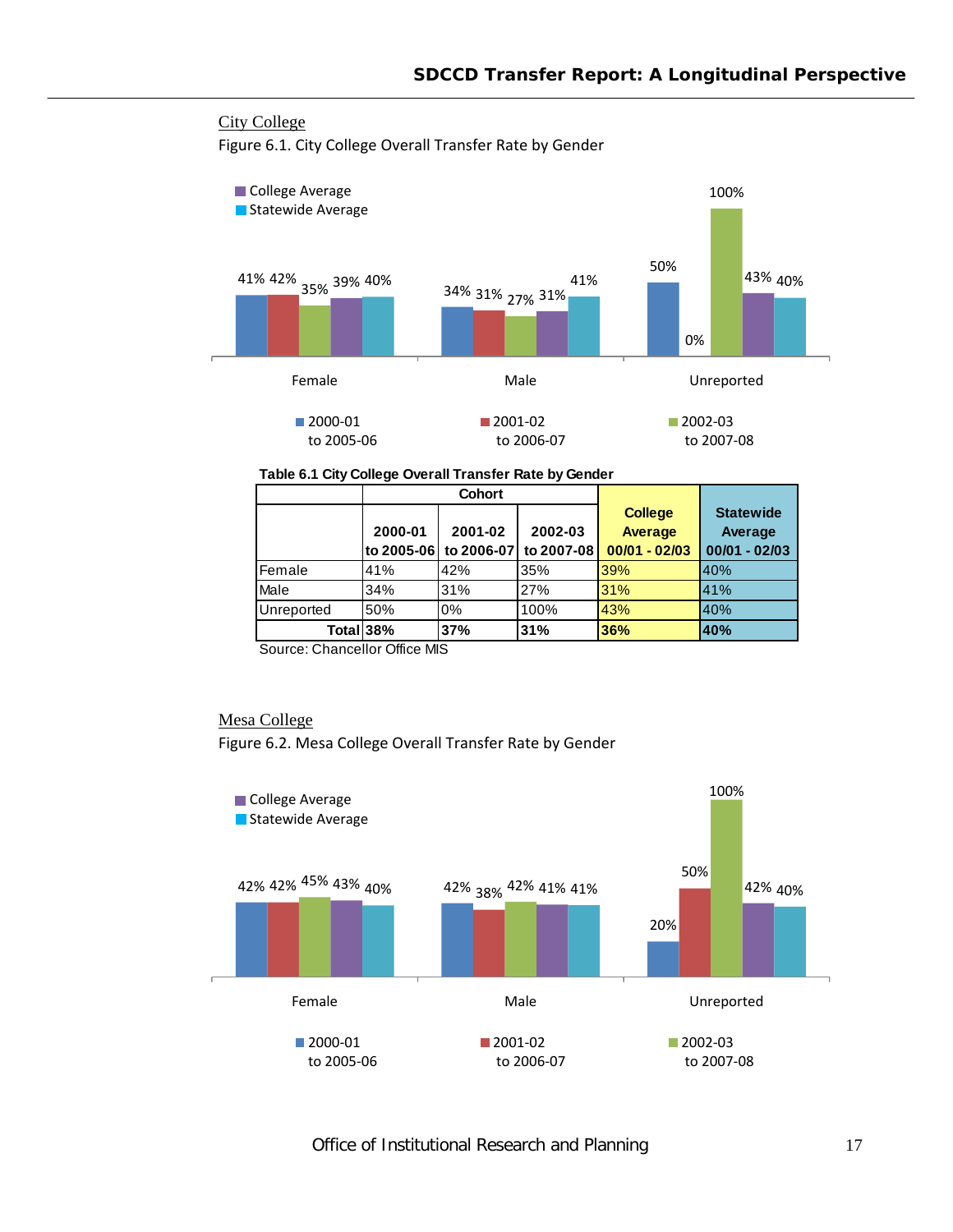|            | <b>Cohort</b> |                       |            |                 |                  |
|------------|---------------|-----------------------|------------|-----------------|------------------|
|            |               |                       |            | <b>College</b>  | <b>Statewide</b> |
|            | 2000-01       | 2001-02               | 2002-03    | <b>Average</b>  | Average          |
|            |               | to 2005-06 to 2006-07 | to 2007-08 | $00/01 - 02/03$ | $00/01 - 02/03$  |
| Female     | 42%           | 42%                   | 45%        | 43%             | 40%              |
| Male       | 42%           | 38%                   | 42%        | 41%             | 41%              |
| Unreported | 20%           | 50%                   | 100%       | 42%             | 40%              |
|            | Total 42%     | 40%                   | 44%        | 42%             | 40%              |

#### **Table 6.2 Mesa College Overall Transfer Rate by Gender**

Source: Chancellor Office MIS

#### Miramar College

Figure 6.3. Miramar College Overall Transfer Rate by Gender



## **Table 6.3 Miramar College Overall Transfer Rate by Gender**

|            | <b>Cohort</b> |            |            |                 |                  |
|------------|---------------|------------|------------|-----------------|------------------|
|            |               |            |            | <b>College</b>  | <b>Statewide</b> |
|            | 2000-01       | 2001-02    | 2002-03    | <b>Average</b>  | Average          |
|            | to 2005-06    | to 2006-07 | to 2007-08 | $00/01 - 02/03$ | $00/01 - 02/03$  |
| Female     | 36%           | 36%        | 40%        | 37%             | 40%              |
| Male       | 32%           | 36%        | 37%        | 35%             | 41%              |
| Unreported | 43%           | 39%        | 20%        | 37%             | 40%              |
|            | Total 34%     | 36%        | 38%        | 36%             | 40%              |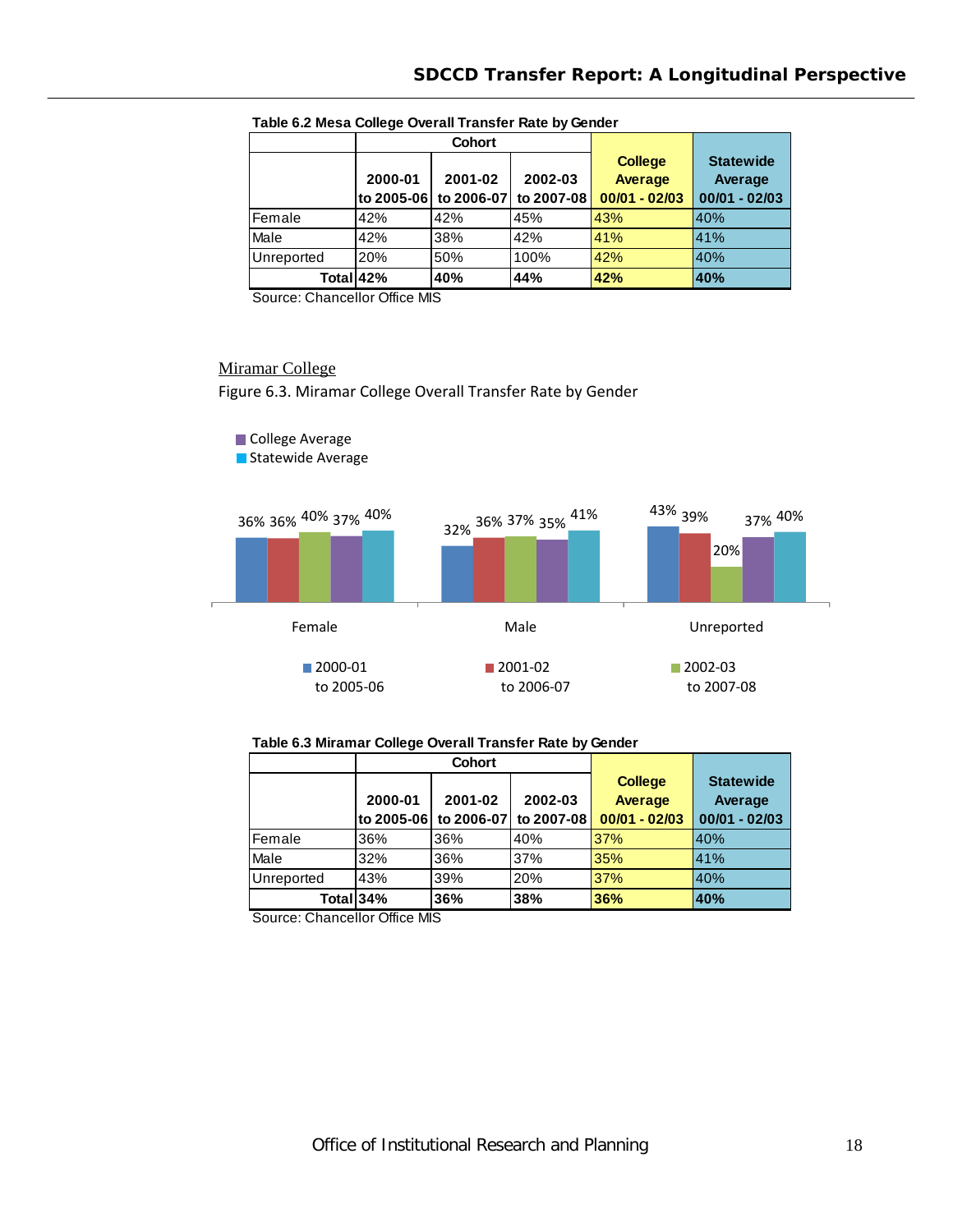# **Summary/Conclusion**

.

- 1) The top 4-year transfer institution for transfer volume overall was San Diego State University (SDSU) across all colleges in the district and each individual college. Transfer volume to SDSU decreased by 30%, from 1,002 in 2004-05 to 705 in 2007-08. However, between 2007-08 and 2008-09, there was a sudden decrease in transfer volume. This sudden decrease in transfer volume between 2007-08 and 2008-09 was most likely a result of admission changes, fee increases and fewer classes offered due to budget constraints.
- 2) In regards to ethnicity, both Asian/Pacific Islander and Filipino students displayed the highest transfer rates for the three cohorts, whereas African American and Latino students showed the lowest transfer rates for the three cohorts. These transfer rate patterns of results were consistent with the success and retention rates of these ethnic groups and with statewide rates. In all, both Asian/Pacific Islander and Filipino students had higher success and retention rates relative to African American and Latino students.
- 3) The transfer volume data showed that the majority of SDCCD transfers were to San Diego State University (SDSU) and University of California, San Diego (UCSD). The remaining top three 4-year transfer institutions included CSU San Marcos, University of Phoenix and National University. Further analyses of ethnicity showed that Latino and African American students together account for approximately one-third (34%) of SDCCD transfers going to either the University of Phoenix (37%) or National University (31%).
- 4) Taken together, the pattern of results for transfer volume and rate on the various ethnic groups are consistent with the other recent research (Moore, Shulock, & Offenstein, 2009) which shows that both Latino and African American students were less likely to complete a transfer curriculum and transfer to public institution such as a UC or CSU relative to Asian/Pacific Islander students. These ethnic groups were more likely to transfer to an in-state private institution such as the University of Phoenix or National University without completing a transfer curriculum.
- 5) The results in this report suggest that when considering transfer volume and rate information together, the typical understanding of what constitutes a transfer student can be challenging. Many people understand "transfer" to be a typical outcome measure of community colleges and student success, which may assume a student having completed two years of credit toward a bachelor's degree. However, as data from this report and other statewide reports suggest, the term "transfer" can have multiple meanings depending on the parameters selected and identified as representing transfer pathways. Consequently, transfer pathways are a very important consideration when analyzing and using these data as a valid indicator of community college student success. Furthermore, curriculum, support services, outreach and other interventions should all be considered influencers of student transfer outcomes.